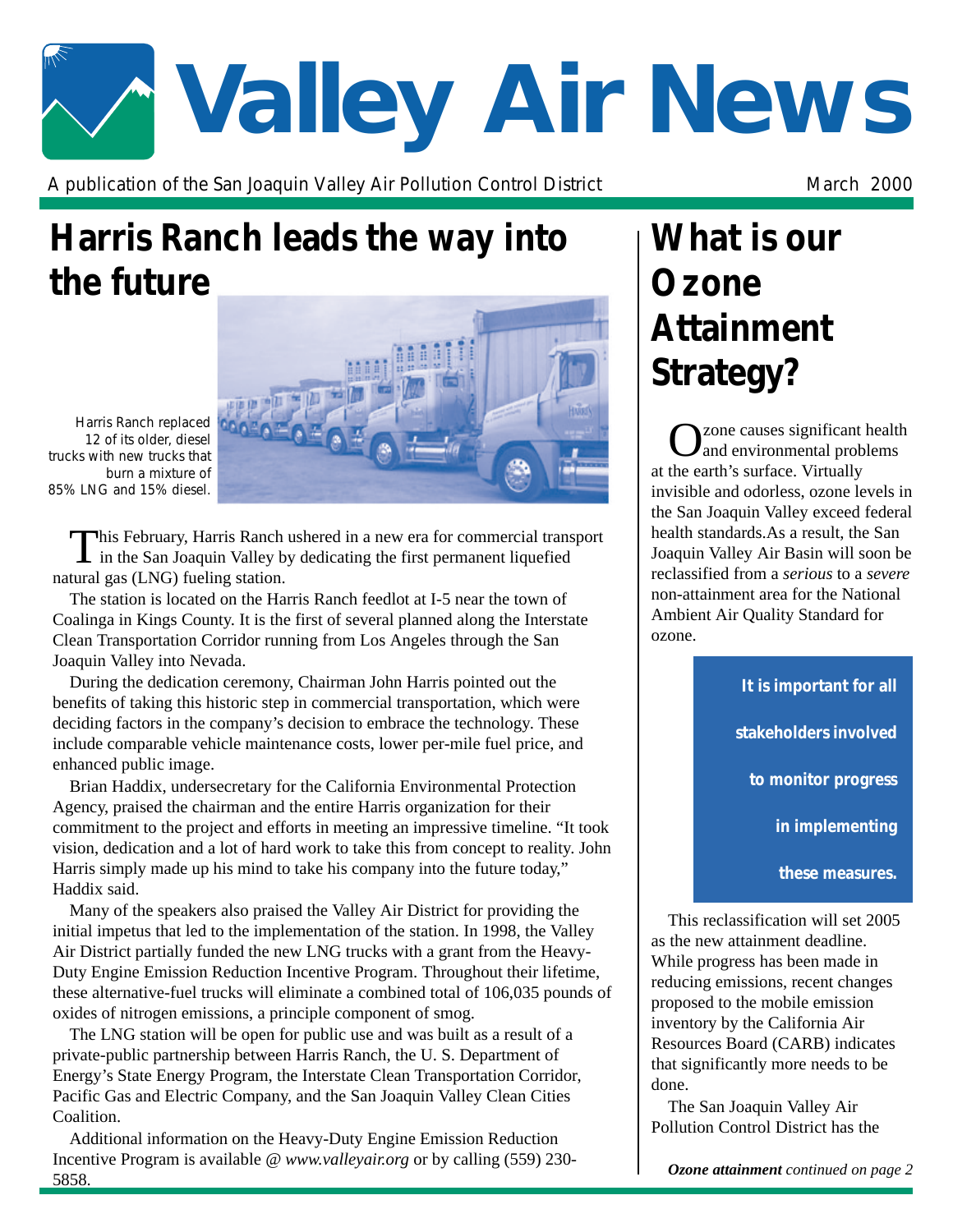## **GOVERNING BOARD REVIEW**

#### **Following is a summary of actions taken at the February 17 Governing Board Meeting:**

- Presented a plaque commending Tim Byrd, Stanislaus County Industry and **Agricultural** Representative, for eight years of dedicated service to the Citizens Advisory Committee.
- $\blacksquare$  Report and public comments regarding the California Air Resources Board Transit Bus rule.

#### **The Board also approved a number of items on the consent calendar, including:**

- $\blacksquare$  Received and filed the list of scheduled meetings for 2000.
- $\blacksquare$  Received and filed the Budget Status Report as of January 31, 2000.
- Approved and authorized the Chair to execute amendments to the agreement with Arcadis Geraghty & Miller, Inc. assigning the agreement to Arthur D. Little, Inc. to support the Heavy-Duty Program.

"#""#""#

**The next Governing Board meeting will be held on Thursday, April 20, at 9:00 a.m. in the District's Central office in Fresno, and via video-teleconference in the Modesto and Bakersfield offices.**

#### *Ozone attainment continued from page 1*

The primary authority for the regulation of mobile source tailpipe emissions and fuel standards, however, rests with the CARB and the United States Environmental Protection Agency (USEPA).

The USEPA will soon act upon changes to diesel fuel specifications that will significantly reduce the sulfur content of diesel fuel and allow for exhaust after-treatment of heavy-duty vehicles. This will significantly reduce the nitrogen oxide and particulate emissions from heavy-duty vehicles.

CARB will consider a variety of issues to lay the foundation of the State's mobile source program for the

next decade. They include changes to mobile source emissions inventory, adoption of a transit bus regulation, a review and potential revisions to the inspection and maintenance program, and changes to fuel specifications.

Funding decisions made by the Valley Transportation Planning Agencies also play an important role in reducing mobile source emissions.

It is important for all stakeholders involved in this process to monitor progress in implementing these measures to ensure they are accomplished on schedule and achieve the required emission reductions.

## **Tentative Two Year Rulemaking Schedule**

These are the rules tentatively scheduled for adoption in the next two years, listed in chronological order:

Rule 4623 (Storage of Organic Liquids) Rule 4411 (Well Cellars) Rule 4662 (Organic Solvent Degreasing Operations) Rule 4103 (Open Burning) Rule 4601 (Architectural Coating Operations) Rule 4663 (Organic Solvent Cleaning, Storage, and Disposal) Rule 4692 (Commercial Charbroiling) Regulation VIII (Fugitive PM10 Prohibitions) *For additional information, please contact the Valley Air District, (559) 230-5800.*

### *Clean Air*<u>---------------</u> Tr iv ia

#### *Did you know?*

*The medical costs associated with the effects of particulate matter are estimated at nearly \$4 billion each year.*